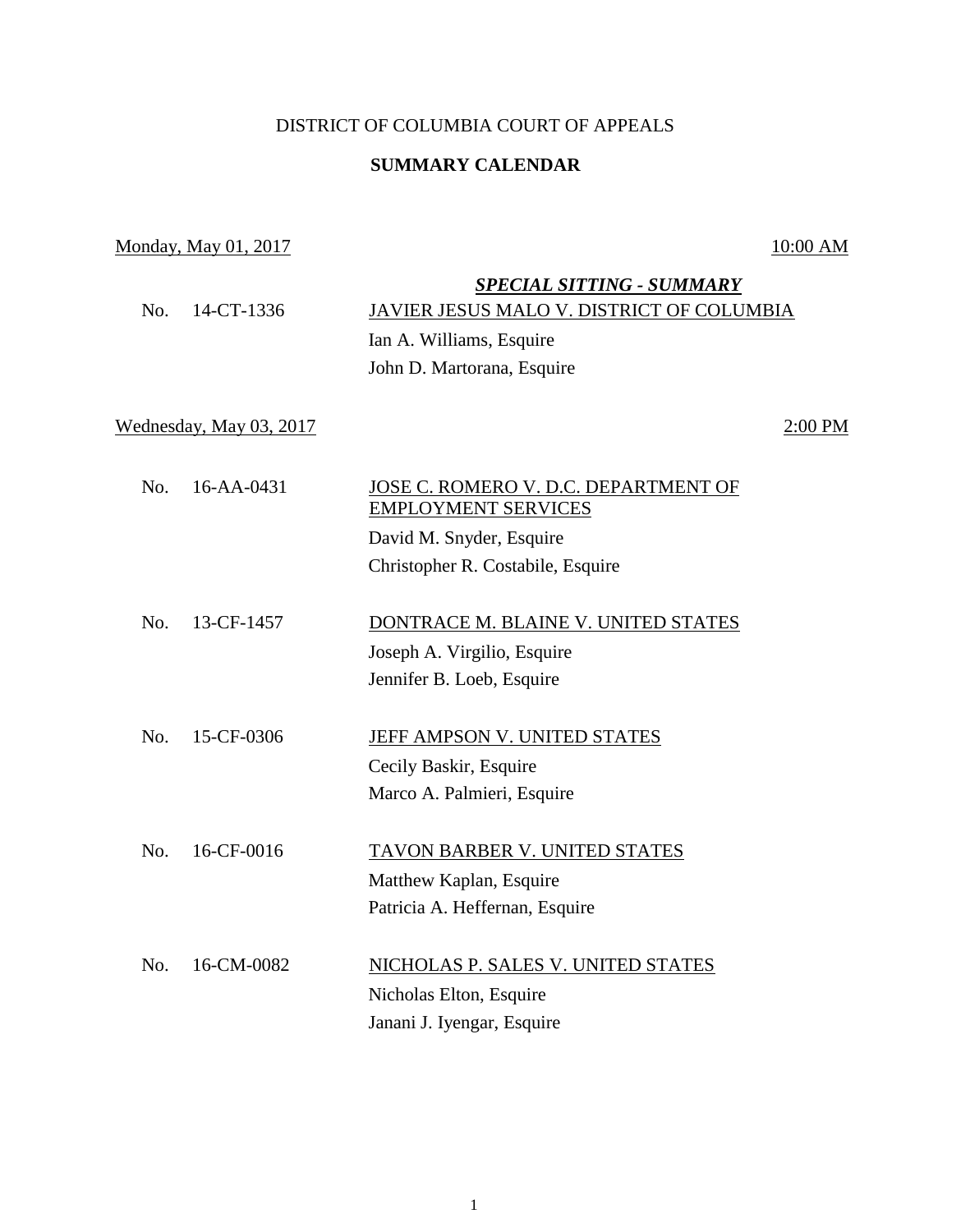| No. 16-CM-0497 | <b>JERMAL JOHNSON V. UNITED STATES</b> |
|----------------|----------------------------------------|
|                | Dennis M. Hart, Esquire                |
|                | Akhi Nemti Johnson, Esquire            |

Wednesday, May  $10, 2017$  2:00 PM

| No. 15-CF-0783 | KYLE D. BROWN V. UNITED STATES |
|----------------|--------------------------------|
|                | Abram J. Pafford, Esquire      |
|                | Akhi Nemti Johnson, Esquire    |
|                |                                |

No. 15-AA-0592 SHAMEEKA PANNELL V. THE BONNER DENTAL **GROUP** Shameeka Pannell, Pro Se Latif Doman, Esquire

No. 16-CV-0381 AWAD A. MAHMOUD V. CAPITOL PARK TOWER, LLC Awad A. Mahmoud, Pro Se

 No. 16-AA-0751 CLARK CONSTRUCTION GROUP, LLC, ET AL V. D.C. DEPARTMENT OF EMPLOYMENT SERVICES Sarah M. Burton, Esquire David J. Kapson, Esquire

 No. 15-CV-0248 DEREJE SEIFU V. RIVERSIDE CONDOMINIUM UNIT OWNERS ASSOCIATION, ET AL., William Payne, Esquire Jane Saindon Rogers, Esquire

 No. 16-FM-0792 MARK J. MILLS V. SUSAN E. MILLS Jonathan F.S. Love, Esquire Michael A. Troy, Esquire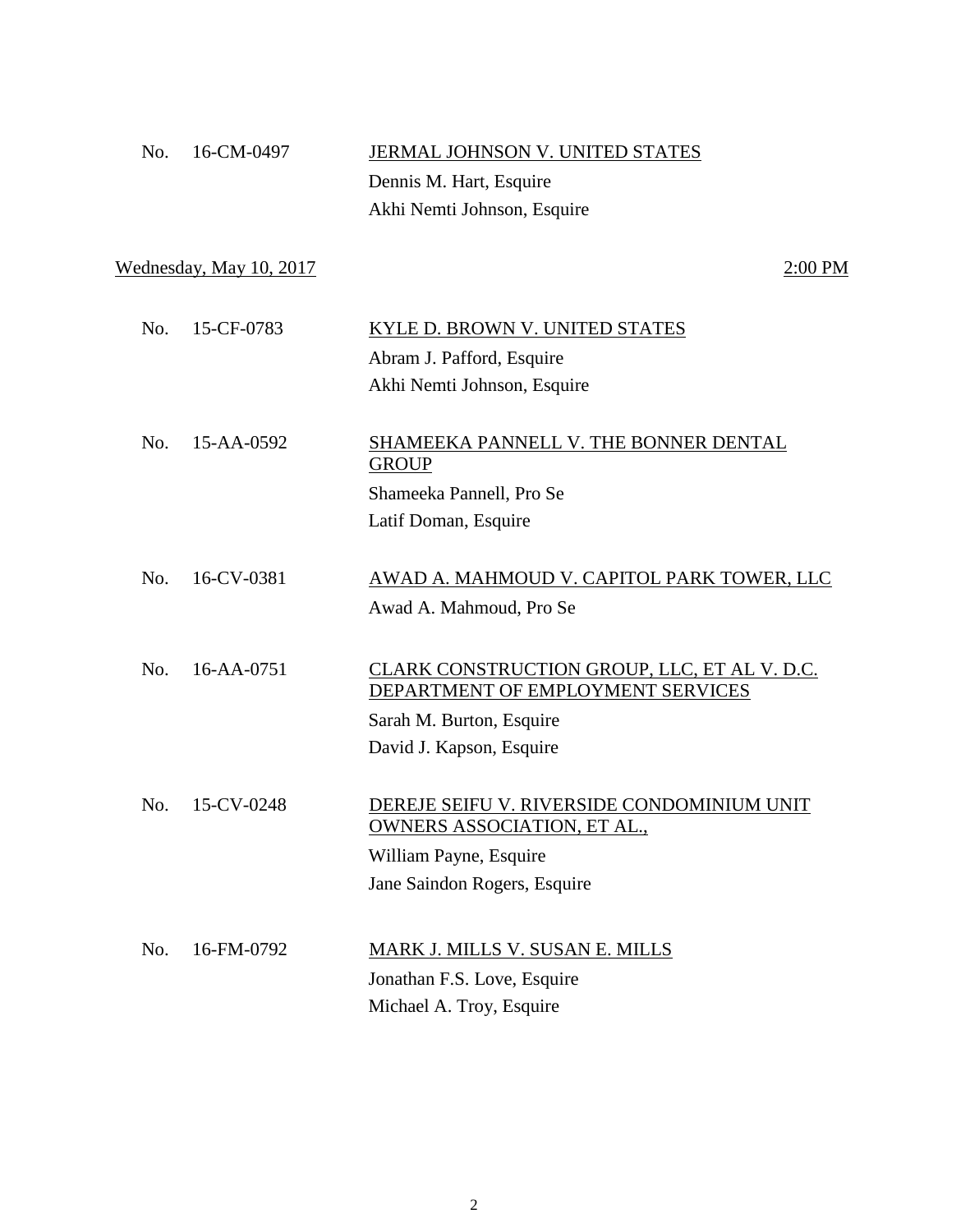|     |                      | April E. Fearnley, Esquire                                                                          |
|-----|----------------------|-----------------------------------------------------------------------------------------------------|
|     |                      | Danielle M. Kudla, Esquire                                                                          |
| No. | 16-CF-0610           | ERWIN DUBOSE, JR. V. UNITED STATES                                                                  |
|     |                      | Jenifer Wicks, Esquire                                                                              |
|     |                      | David P. Saybolt, Esquire                                                                           |
| No. | 16-CO-0798           | <b>WILLIAM BOBBITT V. UNITED STATES</b>                                                             |
|     |                      | Bruce A. Johnson, Jr., Esquire                                                                      |
|     |                      | Elizabeth H. Danello, Esquire                                                                       |
| No. | 16-CV-0301           | LENA MOBLEY V. BANK OF AMERICA, N.A.                                                                |
|     |                      | Lena Mobley, Pro Se                                                                                 |
|     |                      | S. Mohsin Reza, Esquire                                                                             |
| No. | 16-AA-0668           | HORACE E. HENSLEY V. D.C. DEPARTMENT OF<br><b>EMPLOYMENT SERVICES</b>                               |
|     |                      | Horace E. Hensley, Pro Se                                                                           |
|     |                      | Alan M. Carlo, Esquire                                                                              |
| No. | 16-BG-1149           | <u>IN RE: JAMES Q. BUTLER, BOARD DOCKET NO. 15-BD-</u><br>050<br><b>BAR REGISTRATION NO. 490014</b> |
|     |                      | Wallace E. Shipp, Jr., Esquire                                                                      |
|     |                      | W. Douglas Wham, Esquire                                                                            |
|     | Monday, May 15, 2017 | $2:00$ PM                                                                                           |
| No. | 15-CM-1177           | KEVIN DEEGAN V. DISTRICT OF COLUMBIA                                                                |
| No. | 16-CO-0296           | KEVIN DEEGAN V. DISTRICT OF COLUMBIA                                                                |
|     |                      | Joseph A. Scrofano, Esquire                                                                         |
|     |                      | John D. Martorana, Esquire                                                                          |

No. 14-CF-1009 ABDUL G. EWUMI V. UNITED STATES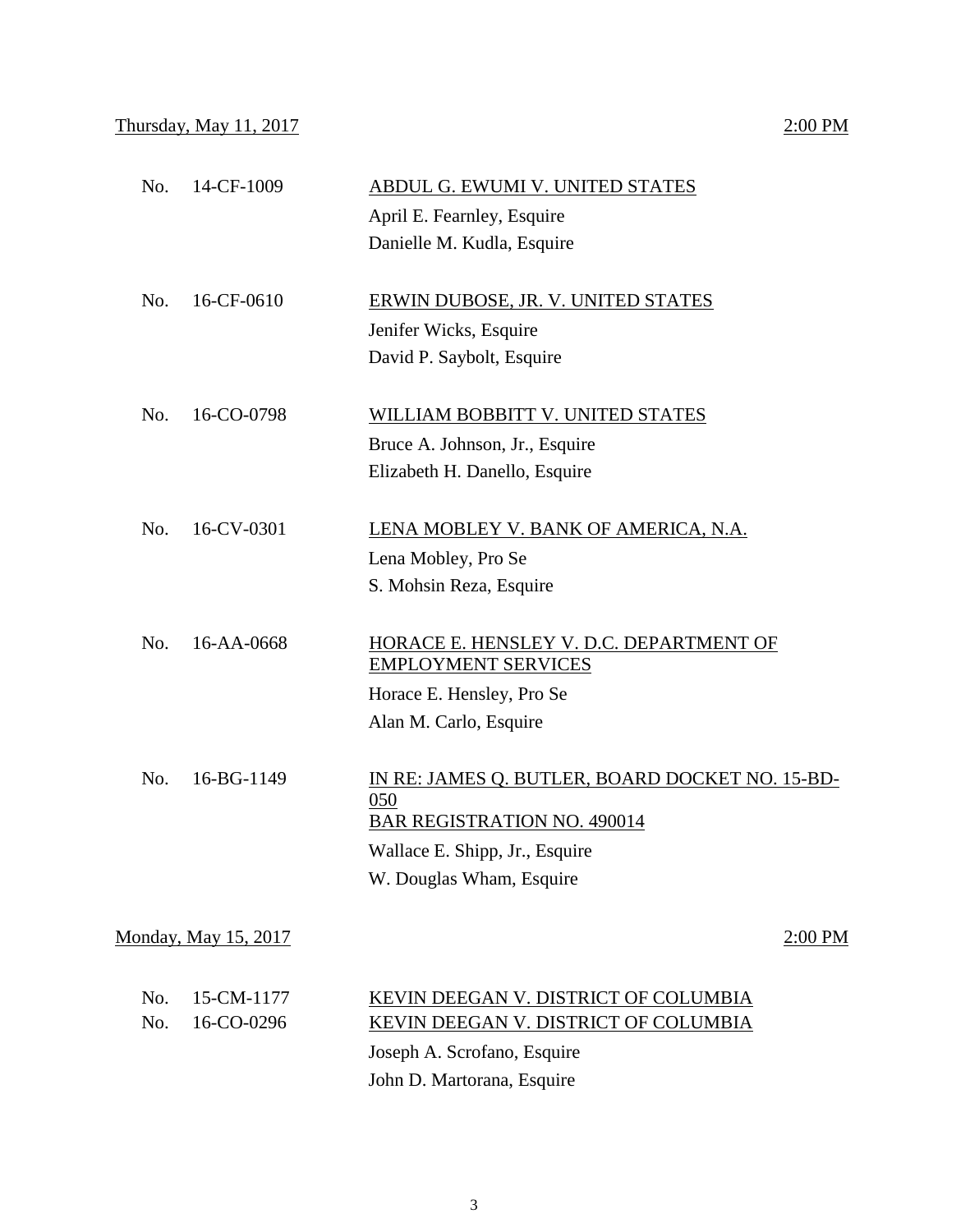| No. | 16-FM-0527             | SALLE AMELIA VOID V. JUDDONE R. VOID            |
|-----|------------------------|-------------------------------------------------|
|     |                        | Salle Amelia Void, Pro Se                       |
|     |                        |                                                 |
| No. | 15-FS-1331             | IN RE: J.R., APPELLANT                          |
|     |                        | Rupa Puttagunta, Esquire                        |
|     |                        | John D. Martorana, Esquire                      |
| No. | 16-AA-0752             | JUAN GARCIA-JIMENEZ V. D.C. DEPARTMENT OF       |
|     |                        | <b>EMPLOYMENT SERVICES</b>                      |
|     |                        | David J. Kapson, Esquire                        |
|     |                        | Sheryl A. Tirocchi, Esquire                     |
| No. | 15-FM-0718             | <b>CAROLYN D. POPE MASSEY V. FREDDIE MASSEY</b> |
|     |                        | Frederic W. Schwartz, Jr., Esquire              |
|     |                        | Ashley McDowell, Esquire                        |
|     |                        |                                                 |
| No. | 16-CV-0757             | TYRONE WILSON V. NATURAL PRODUCTS               |
|     |                        | <b>ASSOCIATION</b>                              |
|     |                        | Donald M. Temple, Esquire                       |
|     |                        | Jennifer S. Jackman, Esquire                    |
|     |                        |                                                 |
|     | Thursday, May 18, 2017 | 2:00 PM                                         |
| No. | 16-CV-0703             | KIM DANIELLE MENDOZA V. PETER JAY ZABRISKIE     |
|     |                        | BY AND PETRA JOY ZABRISKIE POA                  |
|     |                        | Kim Danielle Mendoza, Pro Se                    |
|     |                        | Stephen O. Hessler, Esquire                     |
| No. | 16-AA-0629             | JEFFREY C. RHODEN V. D.C. DEPARTMENT OF         |
|     |                        | <b>EMPLOYMENT SERVICES</b>                      |
|     |                        | David J. Kapson, Esquire                        |
|     |                        | Julie D. Murray, Esquire                        |
|     |                        |                                                 |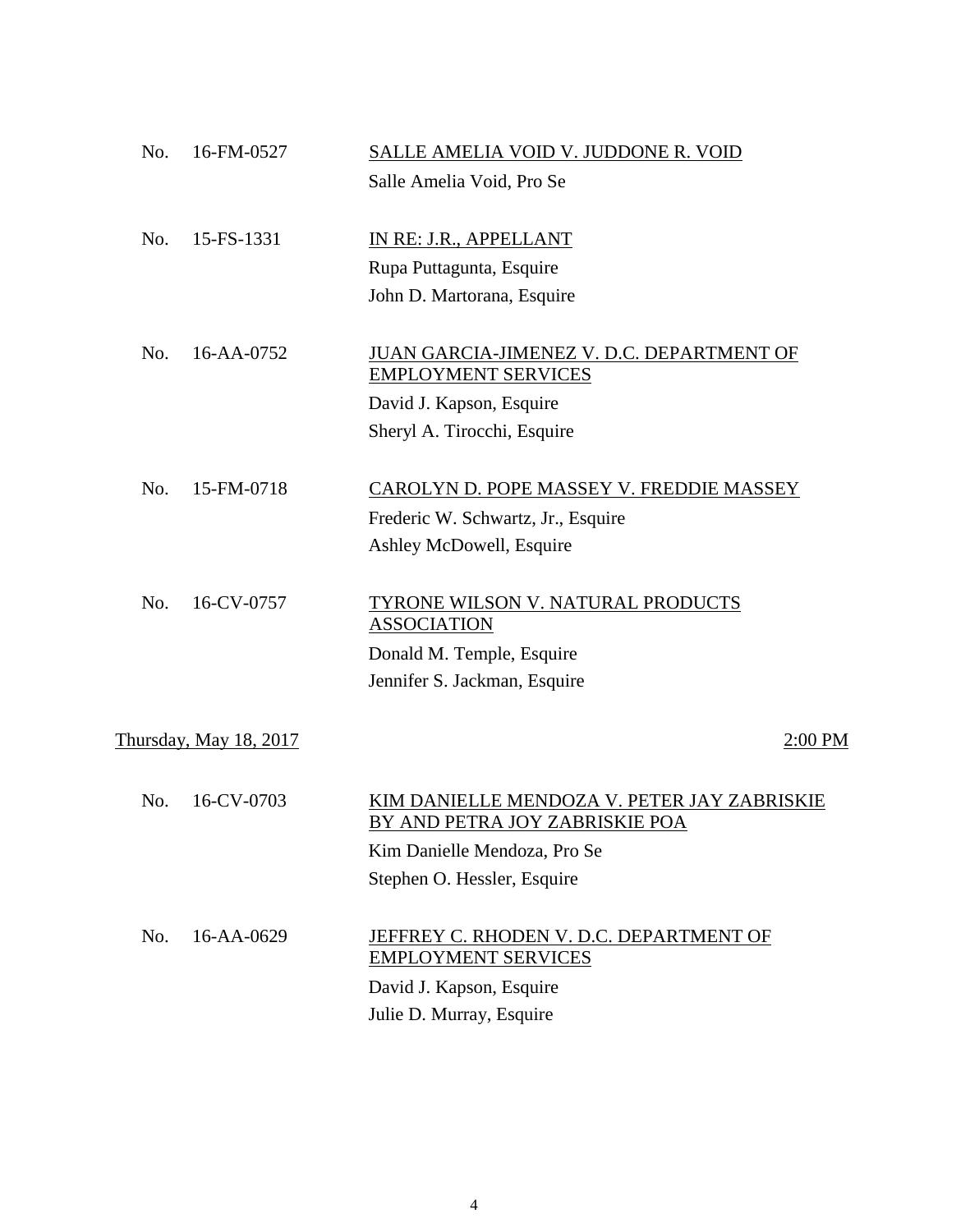| No. | 15-CF-0308           | <b>GERALD O. WALKER V. UNITED STATES</b>                     |         |
|-----|----------------------|--------------------------------------------------------------|---------|
|     |                      | Debra L. Soltis, Esquire                                     |         |
|     |                      | Akhi Nemti Johnson, Esquire                                  |         |
| No. | 16-CM-0187           | KEVIN GREEN V. UNITED STATES                                 |         |
|     |                      | Rupa Puttagunta, Esquire                                     |         |
|     |                      | Anne Y. Park, Esquire                                        |         |
| No. | 16-CF-0698           | MARY BROWN V. UNITED STATES                                  |         |
|     |                      | Cory Lee Carlyle, Esquire                                    |         |
|     |                      | Ann M. Carroll, Esquire                                      |         |
| No. | 16-CM-0159           | <b>CRYSTAL BYNUM V. UNITED STATES</b>                        |         |
|     |                      | Matthew C. Leefer, Esquire                                   |         |
|     |                      | Ali D. Kargbo, Esquire                                       |         |
|     | Monday, May 22, 2017 |                                                              | 2:00 PM |
| No. | 16-CM-0791           | ERIN K. BROWN V. UNITED STATES                               |         |
|     |                      | Christine Pembroke, Esquire                                  |         |
|     |                      | Rebekah Holman, Esquire                                      |         |
| No. | 15-CV-1415           | KELLEE BAKER, ET AL. V. SUPERIOR 102, LLC                    |         |
|     |                      | Randy McRae, Esquire                                         |         |
|     |                      | Marvin Liss, Esquire                                         |         |
| No. | 15-CV-1424           | LINDA A. RASH V. D.C. OFFICE OF EMPLOYEE<br>APPEALS, ET AL., |         |
|     |                      | Linda A. Rash, Pro Se                                        |         |
|     |                      | Stacy L. Anderson, Esquire                                   |         |
| No. | 16-CV-0398           | VOLVO HOUSE, INCORPORATED V. RPG                             |         |
|     |                      | MANAGEMENT, INCORPORATED                                     |         |
|     |                      | Donald M. Temple, Esquire                                    |         |
|     |                      | Jonathan R. Schuman, Esquire                                 |         |